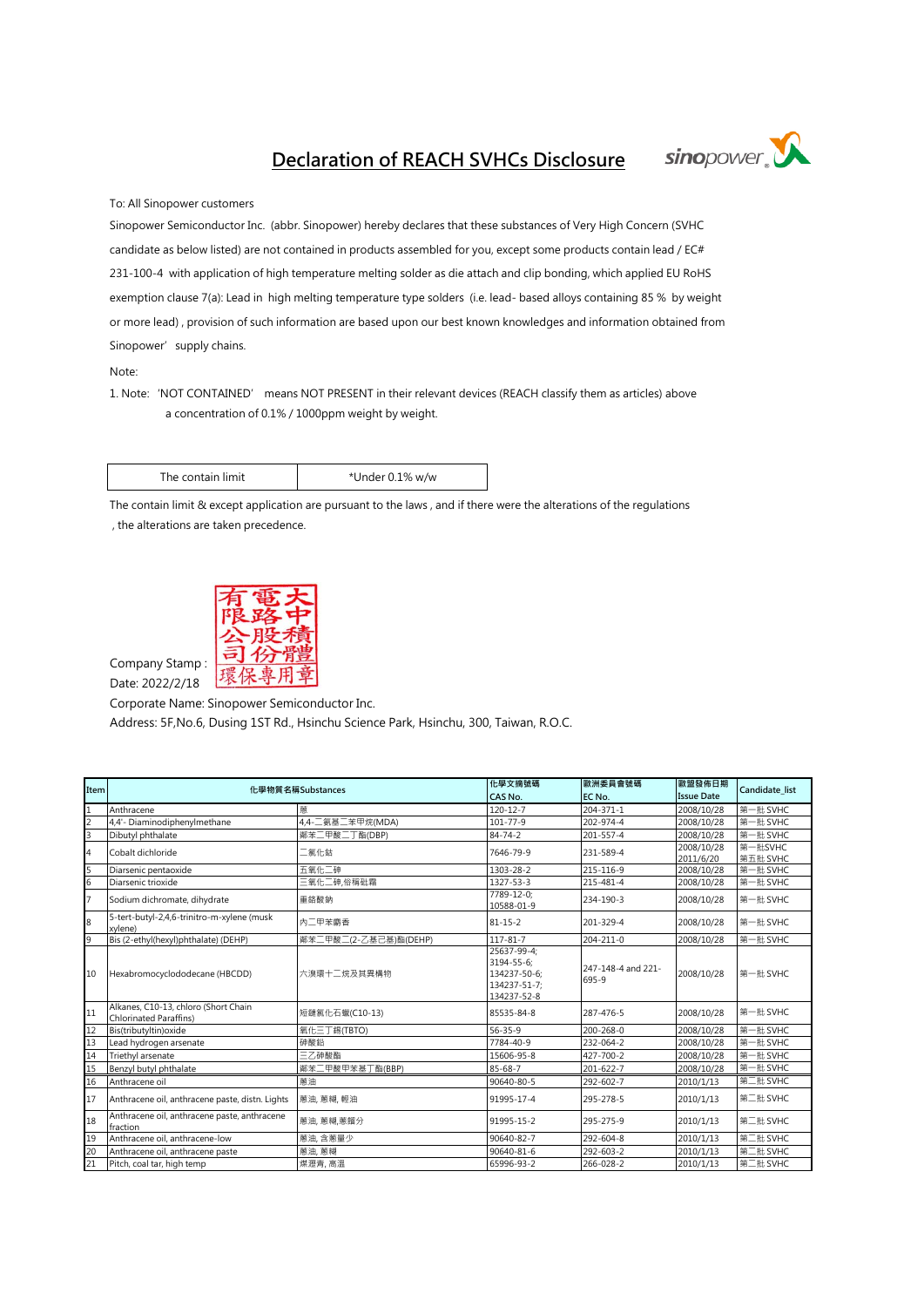| Item     |                                                                                                                                                                        | 化學物質名稱Substances                         | 化學文摘號碼                                 | 歐洲委員會號碼                | 歐盟發佈日期                   | Candidate list       |
|----------|------------------------------------------------------------------------------------------------------------------------------------------------------------------------|------------------------------------------|----------------------------------------|------------------------|--------------------------|----------------------|
|          |                                                                                                                                                                        |                                          | CAS No.                                | EC No.                 | <b>Issue Date</b>        |                      |
| 22       | Acrylamide                                                                                                                                                             | 丙烯醯                                      | 79-06-1                                | 201-173-7              | 2010/3/30                | 第二批 SVHC             |
| 23       | 2,4-Dinitrotoluene                                                                                                                                                     | 2,4-二硝基甲苯                                | 121-14-2                               | 204-450-0              | 2010/1/13                | 第二批 SVHC             |
| 24<br>25 | Diisobutyl phthalate<br>Lead chromate                                                                                                                                  | 鄰苯二甲酸二異丁酯(DIBP)<br>鉻酸鉛                   | 84-69-5<br>7758-97-6                   | 201-553-2<br>231-846-0 | 2010/1/13<br>2010/1/13   | 第二批 SVHC<br>第二批 SVHC |
|          | Lead chromate molybdate sulphate red (C.I.                                                                                                                             |                                          |                                        |                        |                          |                      |
| 26       | Pigment Red 104)<br>Lead sulfochromate yellow (C.I. Pigment Yellow                                                                                                     | 鉬鉻紅:顏色索引 (顏料紅半104)                       | 12656-85-8                             | 235-759-9              | 2010/1/13                | 第二批 SVHC             |
| 27<br>28 | 34)<br>tris(2-chloroethyl)phosphate                                                                                                                                    | 鉻酸鉛:顏色索引 (顏料黃34)<br>三(2-氯乙基)磷酸酯          | 1344-37-2<br>115-96-8                  | 215-693-7<br>204-118-5 | 2010/1/13<br>2010/1/13   | 第二批 SVHC<br>第二批 SVHC |
| 29       | Trichloroethylene                                                                                                                                                      | 三氯乙烯                                     | 79-01-6                                | 201-167-4              | 2010/6/18                | 第三批 SVHC             |
| 30       | Boric acid                                                                                                                                                             | 硼酸                                       | 10043-35-3;11113-<br>$50 - 1$          | 233-139-2, 234-343-4   | 2010/6/18                | 第三批 SVHC             |
| 31       | Disodium tetraborate, anhydrous                                                                                                                                        | 四硼酸鈉(無水) 無水硼砂                            | 1303-96-4,<br>1330-43-4,<br>12179-04-3 | 215-540-4              | 2010/6/18                | 第三批 SVHC             |
| 32       | Tetraboron disodium heptaoxide, hydrate                                                                                                                                | 水合硼酸鈉                                    | 12267-73-1                             | 235-541-3              | 2010/6/18                | 第三批 SVHC             |
| 33       | Sodium chromate                                                                                                                                                        | 鉻酸鈉                                      | 7775-11-3                              | 231-889-5              | 2010/6/18                | 第三批 SVHC             |
| 34       | Potassium chromate                                                                                                                                                     | 鉻酸鉀                                      | 7789-00-6                              | 232-140-5              | 2010/6/18                | 第三批 SVHC             |
| 35       | Ammonium dichromate                                                                                                                                                    | 重鉻酸銨                                     | 7789-09-5                              | 232-143-1              | 2010/6/18                | 第三批 SVHC             |
| 36       | Potassium dichromate                                                                                                                                                   | 重鉻酸鉀                                     | 7778-50-9                              | 231-906-6              | 2010/6/18                | 第三批 SVHC             |
| 37       | Cobalt(II) sulphate                                                                                                                                                    | 硫酸鈷                                      | 10124-43-3                             | 233-334-2              | 2010/12/15               | 第四批 SVHC             |
| 38       | Cobalt(II) dinitrate                                                                                                                                                   | 硝酸鈷<br>碳酸鈷                               | 10141-05-6                             | 233-402-1              | 2010/12/15               | 第四批 SVHC             |
| 39<br>40 | Cobalt(II) carbonate<br>Cobalt(II) diacetate                                                                                                                           | 醋酸鈷                                      | 513-79-1<br>$71 - 48 - 7$              | 208-169-4<br>200-755-8 | 2010/12/15<br>2010/12/15 | 第四批 SVHC<br>第四批 SVHC |
| 41       | 2-Methoxyethanol                                                                                                                                                       | 乙二醇單甲醚                                   | 109-86-4                               | 203-713-7              | 2010/12/15               | 第四批 SVHC             |
| 42       | 2-Ethoxyethanol                                                                                                                                                        | 乙二醇單乙醚                                   | 110-80-5                               | 203-804-1              | 2010/12/15               | 第四批 SVHC             |
| 43       | Chromium trioxide                                                                                                                                                      | 三氧化鉻                                     | 1333-82-0                              | 215-607-8              | 2010/12/15               | 第四批 SVHC             |
| 44       | Acids generated from chromium trioxide and<br>chromium trioxide and their oligomers:<br>Chromic acid<br>Dichromic acid<br>Oligomers of chromic acid and dichromic acid | 鉻酸及其寡聚體產生的酸類:<br>鉻酸<br>重鉻酸<br>鉻酸及重鉻酸的寡聚體 | 7738-94-5<br>13530-68-2                | 231-801-5, 236-881-5   | 2010/12/15               | 第四批 SVHC             |
| 45       | (2-ethoxyethyl acetate                                                                                                                                                 | 乙二醇乙醚乙酸酯                                 | 111-15-9                               | 203-839-2              | 2011/6/20                | 第五批 SVHC             |
| 46       | strontium chromate                                                                                                                                                     | 鉻酸鍶                                      | 7789-06-2                              | 232-142-6              | 2011/6/20                | 第五批 SVHC             |
| 47       | 1,2-Benzenedicarboxylic acid, di-C7-11-<br>branched and linear alkyl esters                                                                                            | 鄰苯二甲酸二(C7-11支鏈與直鏈)烷基酯                    | 68515-42-4                             | 271-084-6              | 2011/6/20                | 第五批 SVHC             |
| 48       | Hydrazine                                                                                                                                                              | 聯氨                                       | 7803-57-8<br>302-01-2                  | 206-114-9              | 2011/6/20                | 第五批 SVHC             |
| 49       | 1-methyl-2-pyrrolidone                                                                                                                                                 | N-甲基吡咯烷酮                                 | 872-50-4                               | 212-828-1              | 2011/6/20                | 第五批 SVHC             |
| 50       | 1,2,3-trichloropropane                                                                                                                                                 | 1,2,3-三氯丙烷                               | $96 - 18 - 4$                          | 202-486-1              | 2011/6/20                | 第五批 SVHC             |
| 51       | 1,2-Benzenedicarboxylic acid, di-C6-8-<br>branched alkyl esters, C7-rich                                                                                               | 鄰苯二甲酸二(C6-8支鏈與直鏈)烷基酯‧富C7                 | 71888-89-6                             | 276-158-1              | 2011/6/20                | 第五批 SVHC             |
| 52       | Dichromium tris(chromate)                                                                                                                                              | 鉻酸鉻                                      | 24613-89-6                             | 246-356-2              | 2011/12/19               | 第六批 SVHC             |
| 53       | Potassium hydroxyoctaoxodizincatedi-                                                                                                                                   | 氫氧化鉻酸鋅鉀                                  | 11103-86-9                             | 234-329-8              | 2011/12/19               | 第六批 SVHC             |
| 54       | chromate<br>Pentazinc chromate octahydroxide                                                                                                                           | C.I. 顏料黃 36                              | 49663-84-5                             | 256-418-0              | 2011/12/19               | 第六批 SVHC             |
| 55       | Aluminosilicate Refractory Ceramic Fibres (RCF)<br>are fibres covered by index number 650-017-<br>00-8 in Annex VI, part 3, table 3.1 of Regulation                    | 矽酸鋁, 耐火陶瓷纖維                              |                                        |                        | 2011/12/19               | 第六批 SVHC             |
| 56       | Zirconia Aluminosilicate Refractory Ceramic<br>Fibres (Zr-RCF) are fibres covered by index<br>number 650-017-00-8 in Annex VI, part 3, table<br>3.1 of Regulation      | 氧化鋯矽酸, 耐火陶瓷纖維                            |                                        |                        | 2011/12/19               | 第六批 SVHC             |
| 57       | Formaldehyde, oligomeric reaction products<br>with aniline (technical MDA)                                                                                             | 甲醛和苯胺聚合物                                 | 25214-70-4                             | 500-036-1              | 2011/12/19               | 第六批 SVHC             |
| 58<br>59 | Bis(2-methoxyethyl) phthalate<br>2-Methoxyaniline; o-Anisidine                                                                                                         | 鄰苯二甲酸二甲氧乙酯<br>鄰甲氧基苯胺                     | $117 - 82 - 8$<br>90-04-0              | 204-212-6<br>201-963-1 | 2011/12/19<br>2011/12/19 | 第六批 SVHC<br>第六批 SVHC |
|          | 4-(1,1,3,3-tetramethylbutyl)phenol, (4-tert-                                                                                                                           |                                          |                                        |                        |                          |                      |
| 60       | Octylphenol)                                                                                                                                                           | 對特辛基苯酚                                   | 140-66-9                               | 205-426-2              | 2011/12/19               | 第六批 SVHC             |
| 61       | 1,2-Dichloroethane                                                                                                                                                     | 1,2-二氯乙烷                                 | 107-06-2                               | 203-458-1              | 2011/12/19               | 第六批 SVHC             |
| 62       | Bis(2-methoxyethyl) ether                                                                                                                                              | 古醇二甲醚                                    | 111-96-6                               | 203-924-4              | 2011/12/19               | 第六批 SVHC             |
| 63       | Arsenic acid                                                                                                                                                           | 砷酸                                       | 7778-39-4                              | 231-901-9              | 2011/12/19               | 第六批 SVHC<br>第六批 SVHC |
| 64       | Calcium arsenate<br>Trilead diarsenate                                                                                                                                 | 砷酸鈣<br>砷酸鉛                               | 7778-44-1                              | 231-904-5<br>222-979-5 | 2011/12/19               | 第六批 SVHC             |
| 65<br>66 | N,N-dimethylacetamide (DMAC)                                                                                                                                           | N,N-二甲基乙醯胺                               | 3687-31-8<br>127-19-5                  | 204-826-4              | 2011/12/19<br>2011/12/19 | 第六批 SVHC             |
| 67       | 2,2'-dichloro-4,4'-methylenedianiline (MOCA)                                                                                                                           | 4,4'-二氨基-3,3'-二氯二苯甲烷,                    | $101 - 14 - 4$                         | 202-918-9              | 2011/12/19               | 第六批 SVHC             |
| 68       | Phenolphthalein                                                                                                                                                        | 酚酞                                       | 77-09-8                                | 201-004-7              | 2011/12/19               | 第六批 SVHC             |
| 69       | Lead azide Lead diazide                                                                                                                                                | 疊氮化鉛                                     | 13424-46-9                             | 236-542-1              | 2011/12/19               | 第六批 SVHC             |
| 70       | Lead styphnate                                                                                                                                                         | 收斂酸鉛                                     | 15245-44-0                             | 239-290-0              | 2011/12/19               | 第六批 SVHC             |
| 71       | Lead dipicrate                                                                                                                                                         | 苦味酸鉛                                     | 6477-64-1                              | 229-335-2              | 2011/12/19               | 第六批 SVHC             |
| 72       | 1,2-bis(2-methoxyethoxy)ethane (TEGDME;<br>triglyme)                                                                                                                   | 三甘醇二甲醚                                   | 112-49-2                               | 203-977-3              | 2012/6/18                | 第七批 SVHC             |
| 73       | 1,2-dimethoxyethane; ethylene glycol dimethyl<br>ether (EGDME)                                                                                                         | 乙二醇二甲醚                                   | 110-71-4                               | 203-794-9              | 2012/6/18                | 第七批 SVHC             |
| 74       | Diboron trioxide                                                                                                                                                       | 三氧化二硼                                    | 1303-86-2                              | 215-125-8              | 2012/6/18                | 第七批 SVHC             |
| 75       | Formamide                                                                                                                                                              | 甲醯胺                                      | $75 - 12 - 7$                          | 200-842-0              | 2012/6/18                | 第七批 SVHC             |
| 76       | Lead(II) bis(methanesulfonate)                                                                                                                                         | 甲基磺酸鉛                                    | 17570-76-2                             | 401-750-5              | 2012/6/18                | 第七批 SVHC             |
| 77       | TGIC (1,3,5-tris(oxiranylmethyl)-1,3,5-triazine-<br>2,4,6(1H,3H,5H)-trione)                                                                                            | 異氰尿酸三縮水甘油酯                               | 2451-62-9                              | 219-514-3              | 2012/6/18                | 第七批 SVHC             |
| 78       | β-TGIC (1,3,5-tris[(2S and 2R)-2,3-epoxypropyl]-<br>1,3,5-triazine-2,4,6-(1H,3H,5H)-trione)                                                                            | 異氰尿酸β-三縮水甘油酯                             | 59653-74-6                             | 423-400-0              | 2012/6/18                | 第七批 SVHC             |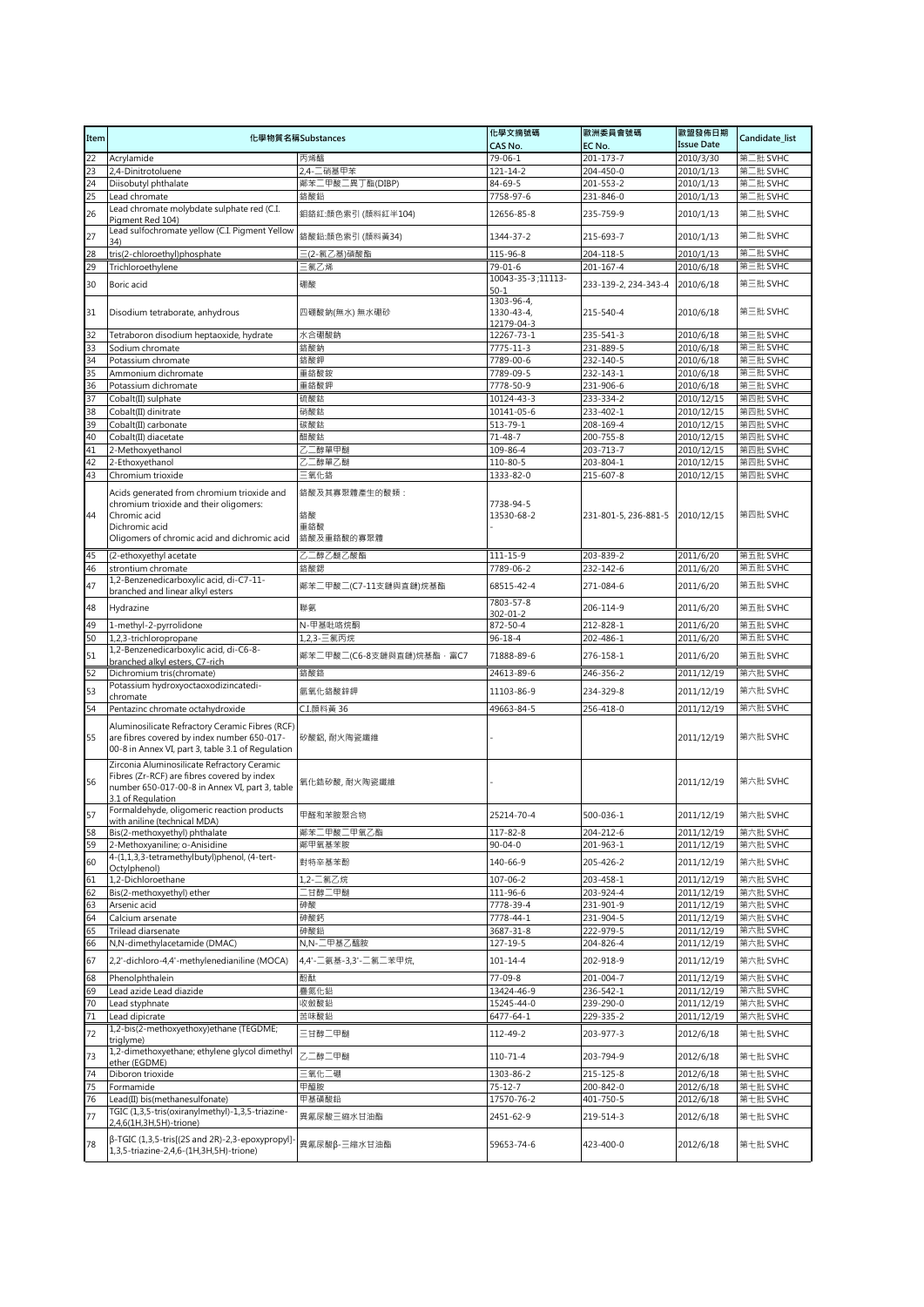| Item      |                                                                                                                                                                                                                                                                                                          | 化學物質名稱Substances                                              | 化學文摘號碼                                                | 歐洲委員會號碼                                       | 歐盟發佈日期                   | Candidate_list       |
|-----------|----------------------------------------------------------------------------------------------------------------------------------------------------------------------------------------------------------------------------------------------------------------------------------------------------------|---------------------------------------------------------------|-------------------------------------------------------|-----------------------------------------------|--------------------------|----------------------|
|           | 4,4'-bis(dimethylamino)benzophenone                                                                                                                                                                                                                                                                      |                                                               | CAS No.                                               | EC No.                                        | <b>Issue Date</b>        |                      |
| 79        | (Michler's ketone)                                                                                                                                                                                                                                                                                       | 4,4'-二(N,N-二甲氨基)二苯甲酮 (米氏酮)                                    | $90 - 94 - 8$                                         | 202-027-5                                     | 2012/6/18                | 第七批 SVHC             |
| 80        | N,N,N',N'-tetramethyl-4,4'-methylenedianiline<br>(Michler's base)                                                                                                                                                                                                                                        | 4,4'-(对二甲氨基)二苯基甲烷 (米氏鹼)                                       | $101 - 61 - 1$                                        | 202-959-2                                     | 2012/6/18                | 第七批 SVHC             |
| 81        | [4-[4,4'-bis(dimethylamino)<br>benzhydrylidene]cyclohexa-2,5-dien-1-<br>ylidene]dimethylammonium chloride (C.I. Basic<br>Violet 3)                                                                                                                                                                       | 鹼性紫3                                                          | 548-62-9                                              | 208-953-6                                     | 2012/6/18                | 第七批 SVHC             |
| 82        | [4-[[4-anilino-1-naphthyl][4-<br>(dimethylamino)phenyl]methylene]cyclohexa-<br>2,5-dien-1-ylidene] dimethylammonium<br>chloride (C.I. Basic Blue 26)                                                                                                                                                     | 鹼性藍 26                                                        | 2580-56-5                                             | 219-943-6                                     | 2012/6/18                | 第七批 SVHC             |
| 83        | α,α-Bis[4-(dimethylamino)phenyl]-4<br>(phenylamino)naphthalene-1-methanol (C.I.<br>Solvent Blue 4)                                                                                                                                                                                                       | 溶劑藍 4                                                         | 6786-83-0                                             | 229-851-8                                     | 2012/6/18                | 第七批 SVHC             |
| 84        | 4,4'-bis(dimethylamino)-4"-(methylamino)trityl<br>alcohol                                                                                                                                                                                                                                                | α, α-二[(二甲氨基)苯基]-4-甲氨基苯甲醇                                     | $561 - 41 - 1$                                        | 209-218-2                                     | 2012/6/18                | 第七批 SVHC             |
| 85        | Pyrochlore, antimony lead yellow                                                                                                                                                                                                                                                                         | 顏料黃41<br>C.I. Pigment Yellow 41                               | 8012-00-8                                             | 232-382-1                                     | 2012/12/19               | 第八批 SVHC             |
| 86        | 6-methoxy-m-toluidine (p-cresidine)<br>(2-Methoxy-5-methylaniline)                                                                                                                                                                                                                                       | 2-甲氧基-5-甲基苯胺                                                  | 120-71-8                                              | 204-419-1                                     | 2012/12/19               | 第八批 SVHC             |
| 87        | Hexahydromethylphthalic anhydride,<br>Hexahydro-4-methylphthalic anhydride,<br>Hexahydro-1-methylphthalic anhydride,<br>Hexahydro-3-methylphthalic anhydride                                                                                                                                             | 甲基六氫苯酐、4-甲基六氫苯酐、甲基六氫化鄰苯<br>二甲酸酐、3-甲基六氫苯二甲酯酐                   | 25550-51-0, 19438-<br>60-9, 48122-14-1,<br>57110-29-9 | 247-094-1, 243-072-0,<br>256-356-4, 260-566-1 | 2012/12/19               | 第八批 SVHC             |
| 88        | Cyclohexane-1,2-dicarboxylic anhydride<br>(Hexahydrophthalic anhydride - HHPA)                                                                                                                                                                                                                           | 順環己烷-1,2-二羧酸酐<br>(六氫鄰苯二甲酸酐)                                   | 85-42-7, 13149-00-3,<br>14166-21-3                    | 201-604-9, 236-086-3,<br>238-009-9            | 2012/12/19               | 第八批 SVHC             |
| 89        | Dibutyltin dichloride (DBTC)                                                                                                                                                                                                                                                                             | 丁基二氯化錫                                                        | 683-18-1                                              | 211-670-0                                     | 2012/12/19               | 第八批 SVHC             |
| 90        | Lead bis(tetrafluoroborate)                                                                                                                                                                                                                                                                              | 氟硼酸鉛                                                          | 13814-96-5                                            | 237-486-0                                     | 2012/12/19               | 第八批 SVHC             |
| 91        | Lead dinitrate                                                                                                                                                                                                                                                                                           | 硝酸鉛                                                           | 10099-74-8                                            | 233-245-9                                     | 2012/12/19               | 第八批 SVHC             |
| 92        | Silicic acid, lead salt                                                                                                                                                                                                                                                                                  | 矽酸鉛                                                           | 11120-22-2                                            | 234-363-3                                     | 2012/12/19               | 第八批 SVHC             |
| 93        | 4-Aminoazobenzene                                                                                                                                                                                                                                                                                        | 4-胺基偶氮苯                                                       | $60 - 09 - 3$                                         | 200-453-6                                     | 2012/12/19               | 第八批 SVHC             |
| 94        | Lead titanium zirconium oxide                                                                                                                                                                                                                                                                            | 鈦酸鉛鋯                                                          | 12626-81-2                                            | 235-727-4                                     | 2012/12/19               | 第八批 SVHC             |
| 95        | Lead monoxide (lead oxide)                                                                                                                                                                                                                                                                               | 氧化鉛                                                           | 1317-36-8                                             | 215-267-0                                     | 2012/12/19               | 第八批 SVHC             |
| 96        | o-Toluidine                                                                                                                                                                                                                                                                                              | 鄰甲基苯胺                                                         | $95 - 53 - 4$                                         | 202-429-0                                     | 2012/12/19               | 第八批 SVHC             |
| 97        | 3-ethyl-2-methyl-2-(3-methylbutyl)-1,3-<br>oxazolidine                                                                                                                                                                                                                                                   | 3-乙基-2-甲基-2-(3-甲基丁基)噁唑烷                                       | 143860-04-2                                           | 421-150-7                                     | 2012/12/19               | 第八批 SVHC             |
| 98        | doped<br>[with lead (Pb) content above the applicable<br>generic concentration limit for ' toxicity for<br>reproduction' Repr. 1A (CLP) or category 1<br>(DSD); the substance is a member of the group<br>entry of lead compounds, with index number<br>082-001-00-6 in Regulation (EC) No<br>1272/20081 | 摻雜鉛的矽酸鋇                                                       | 68784-75-8                                            | 272-271-5                                     | 2012/12/19               | 第八批 SVHC             |
| 99<br>100 | Trilead bis(carbonate)dihydroxide<br>Furan                                                                                                                                                                                                                                                               | 鹼式碳酸鉛<br>呋喃                                                   | 1319-46-6<br>110-00-9                                 | 215-290-6<br>203-727-3                        | 2012/12/19<br>2012/12/19 | 第八批 SVHC<br>第八批 SVHC |
| 101       | N,N-dimethylformamide                                                                                                                                                                                                                                                                                    | N,N-二甲基甲醯胺                                                    | $68 - 12 - 2$                                         | 200-679-5                                     | 2012/12/19               | 第八批 SVHC             |
| 102       | 4-(1,1,3,3-tetramethylbutyl)phenol, ethoxylated<br>[covering well-defined substances and UVCB<br>substances, polymers and homologues]                                                                                                                                                                    | 辛基酚聚醚-9 · 包括界定明確的物質以及UVCB物<br>質、聚合物和同系物                       |                                                       |                                               | 2012/12/19               | 第八批 SVHC             |
| 103       | 4-Nonylphenol, branched and linear<br>[substances with a linear and/or branched alkyl<br>chain with a carbon number of 9 covalently<br>bound in position 4 to phenol, covering also<br>UVCB- and well-defined substances which<br>include any of the individual isomers or a<br>combination thereof]     | 支鏈及直鏈壬基酚-包括含有9個碳烷基鏈之所有獨<br>立同分異構體及所有含有含直鏈或支鏈之9個碳烷<br>基鏈UVCB物質 |                                                       |                                               | 2012/12/19               | 第八批 SVHC             |
|           | 104 4,4'-methylenedi-o-toluidine                                                                                                                                                                                                                                                                         | 4,4'-二氨基-3,3'-二甲基二苯甲烷                                         | 838-88-0                                              | 212-658-8                                     | 2012/12/19               | 第八批 SVHC             |
| 105       | Diethyl sulphate                                                                                                                                                                                                                                                                                         | 硫酸二乙酯                                                         | $64 - 67 - 5$                                         | 200-589-6                                     | 2012/12/19               | 第八批 SVHC             |
| 106       | Dimethyl sulphate                                                                                                                                                                                                                                                                                        | 硫酸二甲酯                                                         | $77 - 78 - 1$                                         | 201-058-1                                     | 2012/12/19               | 第八批 SVHC             |
| 107       | Lead oxide sulfate                                                                                                                                                                                                                                                                                       | 鹼式硫酸鉛                                                         | 12036-76-9                                            | 234-853-7                                     | 2012/12/19               | 第八批 SVHC             |
| 108       | Lead titanium trioxide                                                                                                                                                                                                                                                                                   | 鈦酸鉛                                                           | 12060-00-3                                            | 235-038-9                                     | 2012/12/19               | 第八批 SVHC             |
| 109       | Acetic acid, lead salt, basic                                                                                                                                                                                                                                                                            | 鹼式乙酸鉛                                                         | 51404-69-4                                            | 257-175-3                                     | 2012/12/19               | 第八批 SVHC             |
| 110       | [Phthalato(2-)]dioxotrilead                                                                                                                                                                                                                                                                              | 鹽基鄰苯二甲酸鉛                                                      | 69011-06-9                                            | 273-688-5                                     | 2012/12/19               | 第八批 SVHC             |
| 111       | Bis(pentabromophenyl) ether<br>(decabromodiphenyl ether; DecaBDE)                                                                                                                                                                                                                                        | 十溴聯苯醚                                                         | 1163-19-5                                             | 214-604-9                                     | 2012/12/19               | 第八批 SVHC             |
| 112       | N-methylacetamide                                                                                                                                                                                                                                                                                        | N-甲基乙酰胺                                                       | 79-16-3                                               | 201-182-6                                     | 2012/12/19               | 第八批 SVHC             |
| 113       | Dinoseb (6-sec-butyl-2,4-dinitrophenol)                                                                                                                                                                                                                                                                  | 地樂酚                                                           | 88-85-7                                               | 201-861-7                                     | 2012/12/19               | 第八批 SVHC             |
| 114       | 1,2-Diethoxyethane                                                                                                                                                                                                                                                                                       | 乙二醇二乙醚                                                        | 629-14-1                                              | 211-076-1                                     | 2012/12/19               | 第八批 SVHC             |
| 115       | Tetralead trioxide sulphate                                                                                                                                                                                                                                                                              | 三鹼式硫酸鉛                                                        | 12202-17-4                                            | 235-380-9                                     | 2012/12/19               | 第八批 SVHC             |
| 116       | N-pentyl-isopentylphthalate                                                                                                                                                                                                                                                                              | 鄰苯二甲酸正戊基異戊基酯                                                  | 776297-69-9                                           |                                               | 2012/12/19               | 第八批 SVHC             |
| 117       | Dioxobis(stearato)trilead                                                                                                                                                                                                                                                                                | 雙(十八酸基)二氧代三鉛                                                  | 12578-12-0                                            | 235-702-8                                     | 2012/12/19               | 第八批 SVHC             |
| 118       | Tetraethyllead                                                                                                                                                                                                                                                                                           | 四乙基鉛                                                          | 78-00-2                                               | 201-075-4                                     | 2012/12/19               | 第八批 SVHC             |
| 119       | Pentalead tetraoxide sulphate                                                                                                                                                                                                                                                                            | 氧化鉛與硫酸鉛的複合物                                                   | 12065-90-6                                            | 235-067-7                                     | 2012/12/19               | 第八批 SVHC             |
| 120       | Pentacosafluorotridecanoic acid                                                                                                                                                                                                                                                                          | 全氟十三酸                                                         | 72629-94-8                                            | 276-745-2                                     | 2012/12/19               | 第八批 SVHC             |
| 121       | Tricosafluorododecanoic acid                                                                                                                                                                                                                                                                             | 全氟十二烷酸                                                        | 307-55-1                                              | 206-203-2                                     | 2012/12/19               | 第八批 SVHC             |
|           | 122 Henicosafluoroundecanoic acid                                                                                                                                                                                                                                                                        | 全氟十一烷酸                                                        | 2058-94-8                                             | 218-165-4                                     | 2012/12/19               | 第八批 SVHC             |
|           | 123 Heptacosafluorotetradecanoic acid                                                                                                                                                                                                                                                                    | 全氟代十四酸                                                        | 376-06-7                                              | 206-803-4                                     | 2012/12/19               | 第八批 SVHC             |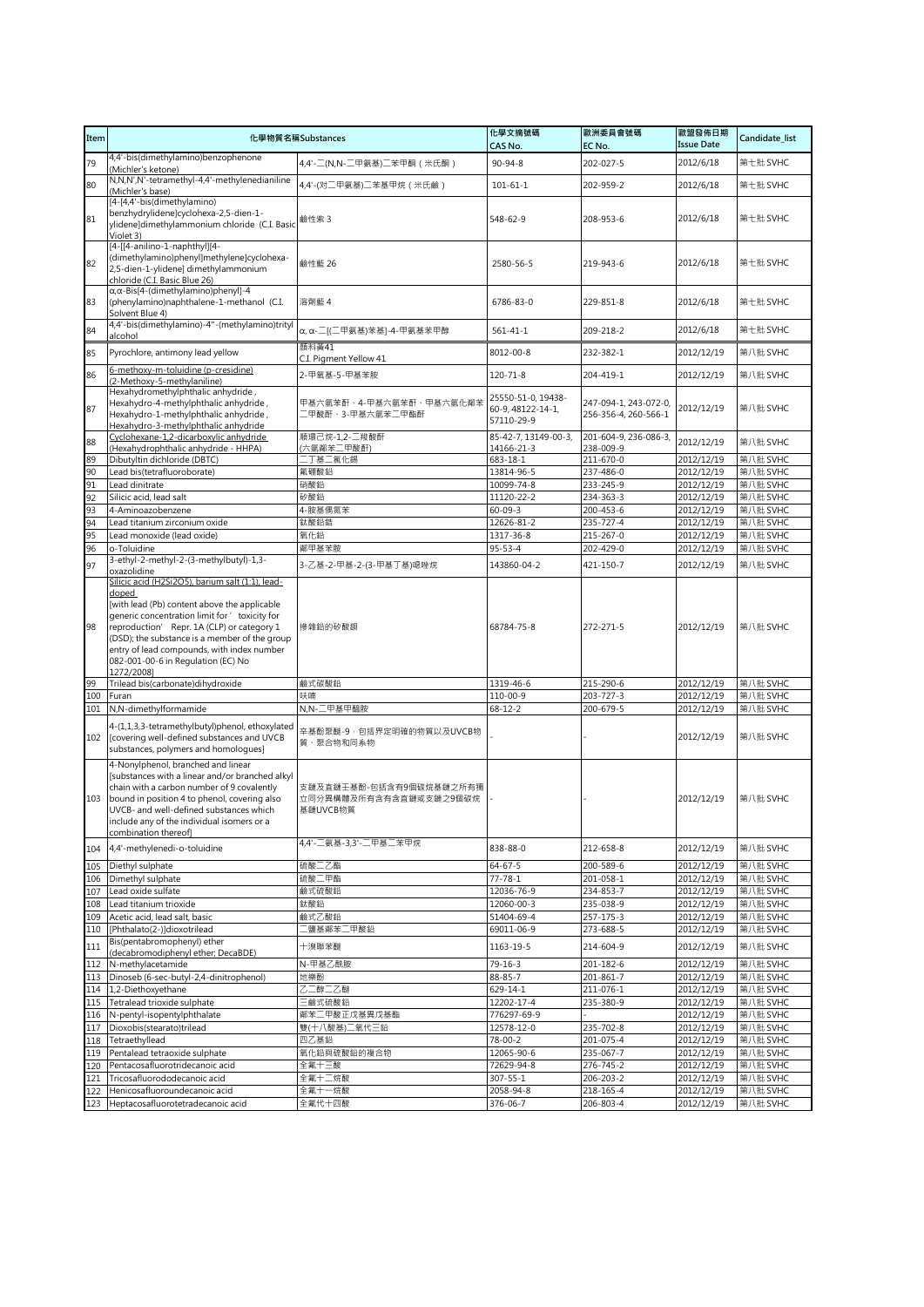| Item       |                                                                                                                                                                                                                                                                                                                                                            | 化學物質名稱Substances                                                                                                                                    | 化學文摘號碼                       | 歐洲委員會號碼                | 歐盟發佈日期                   | Candidate_list       |
|------------|------------------------------------------------------------------------------------------------------------------------------------------------------------------------------------------------------------------------------------------------------------------------------------------------------------------------------------------------------------|-----------------------------------------------------------------------------------------------------------------------------------------------------|------------------------------|------------------------|--------------------------|----------------------|
|            |                                                                                                                                                                                                                                                                                                                                                            |                                                                                                                                                     | CAS No.                      | EC No.                 | <b>Issue Date</b>        |                      |
| 124        | 1-bromopropane (n-propyl bromide)                                                                                                                                                                                                                                                                                                                          | 1-溴丙烷(正溴丙烷)                                                                                                                                         | 106-94-5                     | 203-445-0              | 2012/12/19               | 第八批 SVHC             |
| 125        | Methoxyacetic acid<br>4-methyl-m-phenylenediamine (toluene-2,4-                                                                                                                                                                                                                                                                                            | 甲氧基乙酸                                                                                                                                               | 625-45-6                     | 210-894-6              | 2012/12/19               | 第八批 SVHC             |
| 126        | diamine)                                                                                                                                                                                                                                                                                                                                                   | 2,4-二氨基甲苯                                                                                                                                           | 95-80-7                      | 202-453-1              | 2012/12/19               | 第八批 SVHC             |
| 127        | Methyloxirane (Propylene oxide)                                                                                                                                                                                                                                                                                                                            | 環氧丙烷(1,2-環氧丙烷)                                                                                                                                      | 75-56-9                      | 200-879-2              | 2012/12/19               | 第八批 SVHC             |
| 128<br>L29 | Trilead dioxide phosphonate<br>o-aminoazotoluene                                                                                                                                                                                                                                                                                                           | 磷酸氧化鉛<br>鄰氨基偶氮甲苯                                                                                                                                    | 12141-20-7<br>$97 - 56 - 3$  | 235-252-2<br>202-591-2 | 2012/12/19<br>2012/12/19 | 第八批 SVHC<br>第八批 SVHC |
|            | 1,2-Benzenedicarboxylic acid, dipentylester,                                                                                                                                                                                                                                                                                                               |                                                                                                                                                     |                              |                        |                          |                      |
| 130        | branched and linear                                                                                                                                                                                                                                                                                                                                        | 1 · 2-苯二羧二戊酯 (支鏈和直鏈)                                                                                                                                | 84777-06-0                   | 284-032-2              | 2012/12/19               | 第八批 SVHC             |
| 131<br>132 | 4,4'-oxydianiline and its salts<br>Orange lead (lead tetroxide)                                                                                                                                                                                                                                                                                            | 4,4'-二氨基二苯醚<br>四氧化三鉛                                                                                                                                | 101-80-4<br>1314-41-6        | 202-977-0              | 2012/12/19               | 第八批 SVHC<br>第八批 SVHC |
| 133        | Biphenyl-4-ylamine                                                                                                                                                                                                                                                                                                                                         | 4-氨基聯苯                                                                                                                                              | $92 - 67 - 1$                | 215-235-6<br>202-177-1 | 2012/12/19<br>2012/12/19 | 第八批 SVHC             |
| 134        | Diisopentylphthalate(DIPP)                                                                                                                                                                                                                                                                                                                                 | 鄰苯二甲酸二異戊酯                                                                                                                                           | $605 - 50 - 5$               | 210-088-4              | 2012/12/19               | 第八批 SVHC             |
| 135        | Fatty acids, C16-18, lead salts                                                                                                                                                                                                                                                                                                                            | C16-18-脂肪酸鉛鹽                                                                                                                                        | 91031-62-8                   | 292-966-7              | 2012/12/19               | 第八批 SVHC             |
| 136        | Diazene-1,2-dicarboxamide (C,C'-                                                                                                                                                                                                                                                                                                                           | 偶氮二甲醯胺                                                                                                                                              | 123-77-3                     | 204-650-8              | 2012/12/19               | 第八批 SVHC             |
| 137        | azodi(formamide))<br>Sulfurous acid, lead salt, dibasic                                                                                                                                                                                                                                                                                                    | 亞硫酸鉛(II)                                                                                                                                            | 62229-08-7                   | 263-467-1              | 2012/12/19               | 第八批 SVHC             |
| 138        | Lead cyanamidate                                                                                                                                                                                                                                                                                                                                           | 氨基氟鉛鹽                                                                                                                                               | 20837-86-9                   | 244-073-9              | 2012/12/19               | 第八批 SVHC             |
| 139        | Cadmium                                                                                                                                                                                                                                                                                                                                                    | 鎘                                                                                                                                                   | 7440-43-9                    | 231-152-8              | 2013/6/20                | 第九批 SVHC             |
| 140        | Cadmium oxide                                                                                                                                                                                                                                                                                                                                              | 氧化鎘                                                                                                                                                 | 1306-19-0                    | 215-146-2              | 2013/6/20                | 第九批 SVHC             |
| 141        | Ammonium pentadecafluorooctanoate (APFO)                                                                                                                                                                                                                                                                                                                   | 全氟辛酸銨                                                                                                                                               | 3825-26-1                    | 223-320-4              | 2013/6/20                | 第九批 SVHC             |
| 142<br>143 | Pentadecafluorooctanoic acid (PFOA)<br>Dipentyl phthalate (DPP)                                                                                                                                                                                                                                                                                            | 全氟辛酸<br>鄰苯二甲酸二戊酯                                                                                                                                    | 335-67-1<br>131-18-0         | 206-397-9<br>205-017-9 | 2013/6/20<br>2013/6/20   | 第九批 SVHC<br>第九批 SVHC |
|            |                                                                                                                                                                                                                                                                                                                                                            |                                                                                                                                                     |                              |                        |                          |                      |
| 144        | 4-Nonylphenol, branched and linear,<br>ethoxylated<br>[substances with a linear and/or branched alkyl<br>chain with a carbon number of 9 covalently<br>bound in position 4 to phenol, ethoxylated<br>covering UVCB- and well-defined substances,<br>polymers and homologues, which include any<br>of the individual isomers and/or combinations<br>thereof | 分支或線性的乙氧化壬基酚, 包括含有9個碳烷基<br>鏈的所有獨立的同分異構體和所有含有線性或分支<br>9個碳烷基鏈的UVCB物質                                                                                  |                              |                        | 2013/6/20                | 第九批 SVHC             |
| 145        | Cadmium sulphide                                                                                                                                                                                                                                                                                                                                           | 硫化镉(镉黄)                                                                                                                                             | 1306-23-6                    | 215-147-8              | 2013/12/16               | 第十批 SVHC             |
| 146        | Disodium 4-amino-3-[[4'-[(2,4-<br>diaminophenyl)azo][1,1'-biphenyl]-4-yl]azo] -5-<br>hydroxy-6-(phenylazo)naphthalene-2,7-<br>disulphonate (C.I. Direct Black 38)                                                                                                                                                                                          | 直接黑 38                                                                                                                                              | 1937-37-7                    | 217-710-3              | 2013/12/16               | 第十批 SVHC             |
| 147        | Dihexyl phthalate                                                                                                                                                                                                                                                                                                                                          | 鄰苯二甲酸二己酯                                                                                                                                            | $84 - 75 - 3$                | 201-559-5              | 2013/12/16               | 第十批 SVHC             |
| 148        | Imidazolidine-2-thione; (2-imidazoline-2-thiol)                                                                                                                                                                                                                                                                                                            | 1,2-亚乙基硫脲                                                                                                                                           | $96 - 45 - 7$                | 202-506-9              | 2013/12/16               | 第十批 SVHC             |
| 149        | Trixylyl phosphate<br>Disodium 3,3'-[[1,1'-biphenyl]-4,4'-                                                                                                                                                                                                                                                                                                 | 磷酸三(二甲苯)酯<br>C.I.直接红28                                                                                                                              | 25155-23-1<br>$573 - 58 - 0$ | 246-677-8<br>209-358-4 | 2013/12/16               | 第十批 SVHC             |
| 150        | diylbis(azo)]bis(4-aminonaphthalene-1-<br>sulphonate) (C.I. Direct Red 28)                                                                                                                                                                                                                                                                                 |                                                                                                                                                     |                              |                        | 2013/12/16               | 第十批 SVHC             |
| 151        | Lead di(acetate)                                                                                                                                                                                                                                                                                                                                           | 醋酸鉛                                                                                                                                                 | 301-04-2                     | 206-104-4              | 2013/12/16               | 第十批 SVHC             |
| 152        | 1,2-Benzenedicarboxylic acid, dihexyl ester, brar 鄰苯二甲酸二己酯(支鏈和直鏈) (DIHP)                                                                                                                                                                                                                                                                                   |                                                                                                                                                     | 68515-50-4<br>11138-47-9     | 271-093-5<br>239-172-9 | 2014/6/16                | 第十一批 SVHC            |
| 153        | Sodium perborate; perboric acid, sodium salt                                                                                                                                                                                                                                                                                                               | 過硼酸鈉                                                                                                                                                | 15120-21-5                   | 234-390-0              | 2014/6/16                | 第十一批 SVHC            |
| 154        | Sodium peroxometaborate                                                                                                                                                                                                                                                                                                                                    | 過氧偏硼酸鈉                                                                                                                                              | 7632-04-4                    | 231-556-4              | 2014/6/16                | 第十一批 SVHC            |
| 155        | Cadmium chloride                                                                                                                                                                                                                                                                                                                                           | 氯化鎘                                                                                                                                                 | 10108-64-2                   | 233-296-7              | 2014/6/16                | 第十-<br>-批 SVHC       |
| 156        | Cadmium fluoride                                                                                                                                                                                                                                                                                                                                           | 氟化镉                                                                                                                                                 | 7790-79-6<br>10124-36-4;     | 232-222-0              | 2014/12/17               | 第十二批 SVHC            |
| 157        | Cadmium sulphate                                                                                                                                                                                                                                                                                                                                           | 硫酸鎘                                                                                                                                                 | 31119-53-6                   | 233-331-6              | 2014/12/17               | 第十二批 SVHC            |
| 158        | 2-benzotriazol-2-yl-4,6-di-tert-butylphenol (U\                                                                                                                                                                                                                                                                                                            | 2-(2-羥基-3',5'-二-叔-丁基苯基)-苯並三唑(紫<br>外線吸收劑320)<br>2-(2' -羥基-3' ,5' -二-叔-戊基苯基)-苯並三唑                                                                     | 3846-71-7                    | 223-346-6              | 2014/12/17               | 第十二批 SVHC            |
|            | 159 2-(2H-benzotriazol-2-yl)-4,6-ditertpentylphenol                                                                                                                                                                                                                                                                                                        | <u>(紫外線吸收劑328)</u>                                                                                                                                  | 25973-55-1                   | 247-384-8              | 2014/12/17               | 第十二批 SVHC            |
| 160        | 2-ethylhexyl 10-ethyl-4,4-dioctyl-7-oxo-8-oxa-<br>3,5-dithia-4-stannatetradecanoate (DOTE)                                                                                                                                                                                                                                                                 | 二正辛基-双(2-乙基己基巰基乙酸酯)錫                                                                                                                                | 15571-58-1                   | 239-622-4              | 2014/12/17               | 第十二批 SVHC            |
| 161        | Reaction mass of 2-ethylhexyl 10-ethyl-4,4-<br>dioctyl-7-oxo-8-oxa-3,5-dithia-4-<br>stannatetradecanoate and 2-ethylhexyl 10-<br>ethyl-4-[[2-[(2-ethylhexyl)oxy]-2-oxoethyl]thio]-<br>4-octyl-7-oxo-8-oxa-3,5-dithia-4-<br>stannatetradecanoate (reaction mass of DOTE<br>and MOTE)                                                                        | 二正辛基-双(2-乙基己基巰基乙酸酯)錫和單辛<br>基-三(2-乙基己基巰基乙酸酯)錫的反應物                                                                                                    |                              |                        | 2014/12/17               | 第十二批 SVHC            |
| 162        | 1,2-benzenedicarboxylic acid, di-C6-10-alkyl<br>esters; 1,2-benzenedicarboxylic acid, mixed<br>decyl and hexyl and octyl diesters with ≥ 0.3%<br>of dihexyl phthalate                                                                                                                                                                                      | 鄰苯二甲酸二(C6-C6)烷基酯:(癸基·己基·辛基)<br>酯與1·2-鄰苯二甲酸的複合物且鄰苯二甲酸二己<br>酯含量≥0.3%                                                                                  | 68515-51-5<br>68648-93-1     | 271-094-0<br>272-013-1 | 2015/6/16                | 第十三批 SVHC            |
| 163        | 5-sec-butyl-2-(2,4-dimethylcyclohex-3-en-1-<br>yl)-5-methyl-1,3-dioxane [1], 5-sec-butyl-2-<br>(4,6-dimethylcyclohex-3-en-1-yl)-5-methyl-1,3<br>dioxane [2] [covering any of the individual<br>stereoisomers of [1] and [2] or any combination<br>thereof                                                                                                  | 5-仲丁基-2- (2,4-二甲基環丁-3-烯-1-基)-5-甲<br>基-1,3-二惡烷[1],5-仲丁基-2- ( 4,6-二甲基環己-<br>3-烯-1-基)-5-甲基-1,3-二惡烷[2] [覆蓋任何[1]和<br>[2]或者其任意組合的單獨的異構體 (卡拉花醛及其<br>同分易構物) |                              |                        | 2015/6/16                | 第十三批 SVHC            |
| 164        | 1,3-propanesultone                                                                                                                                                                                                                                                                                                                                         | 1,3-丙磺酸内酯                                                                                                                                           | 1120-71-4                    | 214-317-9              | 2015/12/17               | 第十四批 SVHC            |
| 165        | 2,4-di-tert-butyl-6-(5-chlorobenzotriazol-2-<br>vl)phenol (UV-327)                                                                                                                                                                                                                                                                                         | 2-(2′ -羥基-3′,5′ -二-叔-丁基苯基)-5-氯代-苯<br>並三唑/紫外線吸收劑UV-327                                                                                               | 3864-99-1                    | 223-383-8              | 2015/12/17               | 第十四批 SVHC            |
| 166        | 2-(2H-benzotriazol-2-yl)-4-(tert-butyl)-6-(sec-                                                                                                                                                                                                                                                                                                            | 2-(2' -羥基-3' -仲-丁基-5' -叔- 丁基苯基)苯並                                                                                                                   | 36437-37-3                   | 253-037-1              | 2015/12/17               | 第十四批 SVHC            |
|            | butyl)phenol (UV-350)                                                                                                                                                                                                                                                                                                                                      | 三唑/紫外線吸收劑UV-350                                                                                                                                     |                              |                        |                          |                      |
| 167        | Nitrobenzene                                                                                                                                                                                                                                                                                                                                               | 硝基苯                                                                                                                                                 | 98-95-3<br>375-95-1          | 202-716-0              | 2015/12/17               | 第十四批 SVHC            |
| 168        | Perfluorononan-1-oic-acid and its sodium and<br>ammonium salts                                                                                                                                                                                                                                                                                             | 全氟壬酸及其鈉鹽和氨鹽                                                                                                                                         | 21049-39-8<br>4149-60-4      | 206-801-3              | 2015/12/17               | 第十四批 SVHC            |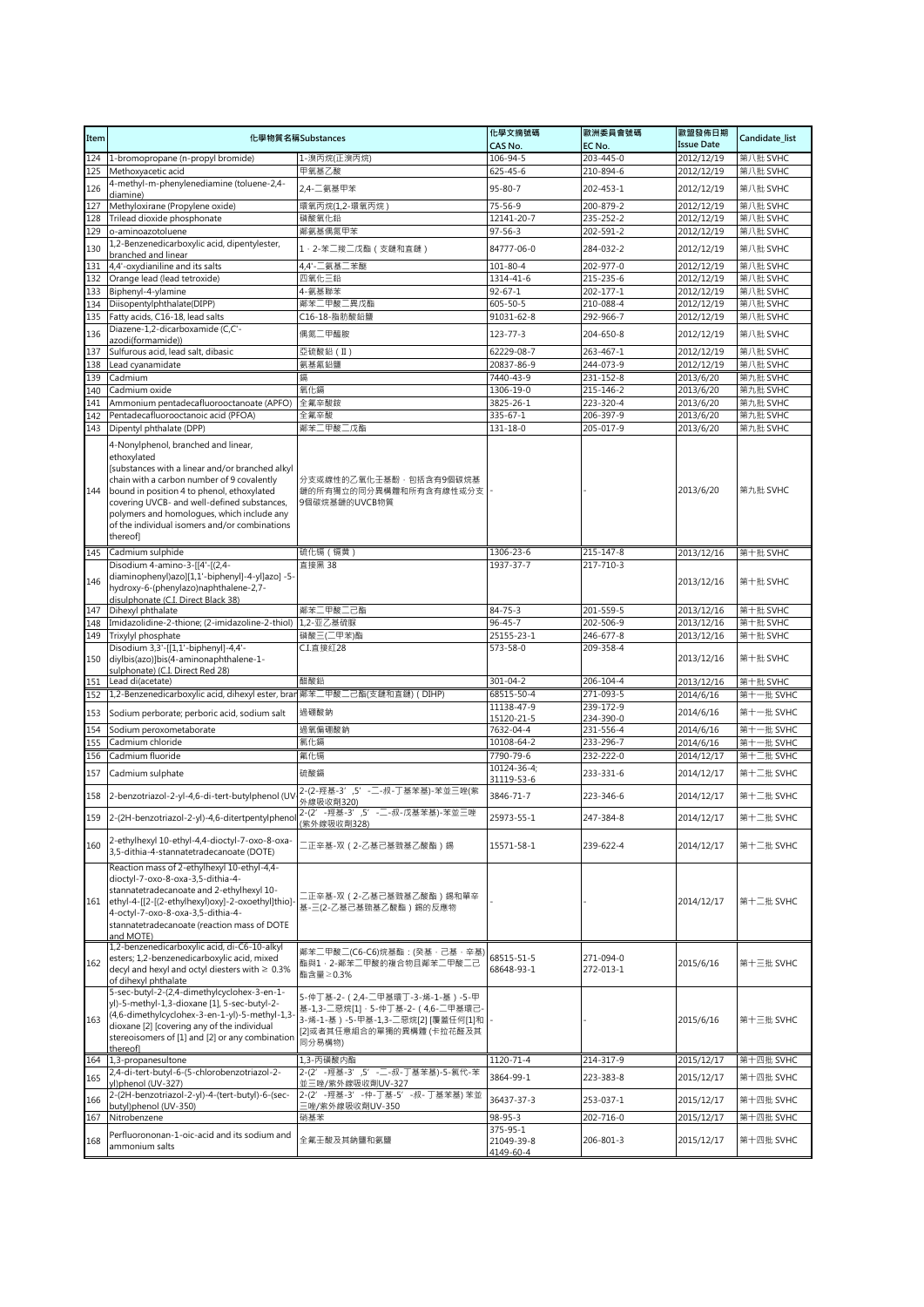| Item       |                                                                                                                                                                                                                                                                                                            | 化學物質名稱Substances                                                                            | 化學文摘號碼<br>CAS No.                  | 歐洲委員會號碼<br>EC No.      | 歐盟發佈日期<br><b>Issue Date</b> | Candidate_list           |
|------------|------------------------------------------------------------------------------------------------------------------------------------------------------------------------------------------------------------------------------------------------------------------------------------------------------------|---------------------------------------------------------------------------------------------|------------------------------------|------------------------|-----------------------------|--------------------------|
| 169        | Benzo[def]chrysene<br>(Benzo[a]pyrene)                                                                                                                                                                                                                                                                     | 苯並[def]屈 (苯並[a]芘); 苯[a]芘; 3,4-苯并芘                                                           | $50 - 32 - 8$                      | 200-028-5              | 2016/6/20                   | 第十五批 SVHC                |
| 170        | 4,4'-isopropylidenediphenol(bisphenol A; BPA)                                                                                                                                                                                                                                                              | 雙酚A                                                                                         | $80 - 05 - 7$                      | 201-245-8              | 2017/1/12                   | 第十六批 SVHC                |
| 171        | 4-Heptylphenol, branched and linear<br>substances with a linear and/or branched alkyl<br>chain carbon number of 7 covalently bound<br>predominantly in position 4 to phenol, covering<br>also UVCB- and well-defined substances which<br>include any of the individual isomers or a<br>combination thereof | 支鏈與直鏈4-庚基苯酚<br>烷基直鏈及/或支鏈以7個碳共價於酚的對位,含蓋<br>所有由單一或多種異構物組合的明確定義物質及<br>UVCB 物質                  |                                    |                        | 2017/1/12                   | 第十六批 SVHC                |
| 172        | Nonadecafluorodecanoic acid (PFDA) and its<br>sodium and ammonium salts<br>Ammonium nonadecafluorodecanoate<br>Decanoic acid, nonadecafluoro-, sodium salt                                                                                                                                                 | 全氟癸酸,及其鈉與銨鹽<br>全氟癸酸銨<br>全氟癸酸鈉                                                               | 335-76-2<br>3108-42-7<br>3830-45-3 | 206-400-3<br>221-470-5 | 2017/1/12                   | 第十六批 SVHC                |
| 173        | p-(1,1-dimethylpropyl)phenol                                                                                                                                                                                                                                                                               | 對-(1,1-二甲基丙基)苯酚                                                                             | $80 - 46 - 6$                      | 201-280-9              | 2017/1/12                   | 第十六批 SVHC                |
| 174        | Perfluorohexane-1-sulphonic acid and its salts<br>(PFHxS)                                                                                                                                                                                                                                                  | 全氟己基磺酸及其鹽類                                                                                  |                                    |                        | 2017/6/30                   | 第十七批 SVHC                |
| 175        | 1,6,7,8,9,14,15,16,17,17,18,18-<br>Dodecachloropentacyclo[12.2.1.16,9.02,13.05,1<br>0]octadeca-7,15-diene ( "Dechlorane Plus"<br>TM) [covering any of its individual anti- and<br>syn-isomers or any combination thereof]                                                                                  | 德克隆(涵蓋各個反式及順式同分易構物或者相關<br>組合)                                                               |                                    |                        | 2018/1/15                   | 第十八批 SVHC                |
| 176        | Benz[a]anthracene                                                                                                                                                                                                                                                                                          | 苯並[a]蒽                                                                                      | $56 - 55 - 3$<br>1718-53-2         | 200-280-6              | 2018/1/15                   | 第十八批 SVHC                |
| 177        | Cadmium nitrate                                                                                                                                                                                                                                                                                            | 硝酸鎘                                                                                         | 10325-94-7<br>10022-68-1           | 233-710-6              | 2018/1/15                   | 第十八批 SVHC                |
| 178        | Cadmium carbonate                                                                                                                                                                                                                                                                                          | 碳酸鎘                                                                                         | 513-78-0                           | 208-168-9              | 2018/1/15                   | 第十八批 SVHC                |
| 179        | Cadmium hydroxide                                                                                                                                                                                                                                                                                          | 氫氧化鎘                                                                                        | 21041-95-2                         | 244-168-5              | 2018/1/15                   | 第十八批 SVHC                |
| 180        | Chrysene                                                                                                                                                                                                                                                                                                   | 屈                                                                                           | 218-01-9<br>1719-03-5              | 205-923-4              | 2018/1/15                   | 第十八批 SVHC                |
| 181        | Reaction products of 1,3,4-thiadiazolidine-2,5-<br>dithione, formaldehyde and 4-heptylphenol,<br>branched and linear (RP-HP) [with ≥0.1% w/w<br>4-heptylphenol, branched and linear]                                                                                                                       | 1,3,4-噻唑烷-2,5-二硫酮·甲醛及4-庚基苯酚支鏈<br>及直鏈反應物,(RP-HP) [含≥0.1% w/w 支鏈及直鏈<br>4-庚基苯酚]                |                                    |                        | 2018/1/15                   | 第十八批 SVHC                |
| 182        | Octamethylcyclotetrasiloxane (D4)                                                                                                                                                                                                                                                                          | 八甲基环四硅氧烷                                                                                    | 556-67-2                           | 209-136-7              | 2018/6/27                   | 第十九批 SVHC                |
| 183        | Decamethylcyclopentasiloxane (D5)                                                                                                                                                                                                                                                                          | 十甲基环五硅氧烷                                                                                    | 541-02-6                           | 208-764-9              | 2018/6/27                   | 第十九批 SVHC                |
| 184<br>185 | Dodecamethylcyclohexasiloxane (D6)<br>Lead                                                                                                                                                                                                                                                                 | 十二甲基环六硅氧烷<br>铅                                                                              | 540-97-6<br>7439-92-1              | 208-762-8<br>231-100-4 | 2018/6/27<br>2018/6/27      | 第十九批 SVHC<br>第十九批 SVHC   |
| 186        | Disodium octaborate                                                                                                                                                                                                                                                                                        | 八硼酸二钠                                                                                       | 12008-41-2                         | 234-541-0              | 2018/6/27                   | 第十九批 SVHC                |
| 187        | Benzo[qhi]perylene                                                                                                                                                                                                                                                                                         | 苯幵(g,h,i) 苝                                                                                 | 191-24-2                           | 205-883-8              | 2018/6/27                   | 第十九批 SVHC                |
| 188        | Terphenyl hydrogenated                                                                                                                                                                                                                                                                                     | 氢化三联苯                                                                                       | 61788-32-7                         | 262-967-7              | 2018/6/27                   | 第十九批 SVHC                |
| 189        | Ethylenediamine (EDA)                                                                                                                                                                                                                                                                                      | 乙二胺(EDA)                                                                                    | $107 - 15 - 3$                     | 203-468-6              | 2018/6/27                   | 第十九批 SVHC                |
| 190        | Benzene-1,2,4-tricarboxylic acid 1,2 anhydride<br>(trimellitic anhydride) (TMA)                                                                                                                                                                                                                            | 偏苯三酸酐(TMA)                                                                                  | 552-30-7                           | 209-008-0              | 2018/6/27                   | 第十九批 SVHC                |
| 191        | Dicyclohexyl phthalate (DCHP)                                                                                                                                                                                                                                                                              | 邻苯二甲酸二环己酯(DCHP)                                                                             | $84 - 61 - 7$                      | 201-545-9              | 2018/6/27                   | 第十九批 SVHC                |
| 192        | 2,2-bis(4'-hydroxyphenyl)-4-methylpentane                                                                                                                                                                                                                                                                  | 2,2-雙(4-羥基苯基)-4-甲基戊烷                                                                        | 6807-17-6                          | 401-720-1              | 2019/1/15                   | 第二十批 SVHC                |
| 193        | Benzo[k]fluoranthene                                                                                                                                                                                                                                                                                       | 苯并[k]荧蒽(苯駢[k]螢蒽)                                                                            | 207-08-9<br>206-44-0               | 205-916-6              | 2019/1/15                   | 第二十批 SVHC                |
| 194        | Fluoranthene                                                                                                                                                                                                                                                                                               | 荧蒽(苯駢苊)                                                                                     | 93951-69-0                         | 205-912-4              | 2019/1/15                   | 第二十批 SVHC                |
| 195        | Phenanthrene                                                                                                                                                                                                                                                                                               | 菲                                                                                           | $85 - 01 - 8$                      | 201-581-5              | 2019/1/15                   | 第二十批 SVHC                |
| 196        | Pyrene                                                                                                                                                                                                                                                                                                     | 芘                                                                                           | 129-00-0<br>1718-52-1              | 2204-927-3             | 2019/1/15                   | 第二十批 SVHC                |
| 197        | 1,7,7-trimethyl-3-<br>(phenylmethylene)bicyclo[2.2.1]heptan-2-one<br>(3-henzylidene camphor)                                                                                                                                                                                                               | 1,7,7-三甲基-3-(苯亞甲基)雙環[2,2,1]庚-2-酮(3-苯<br>亞甲基樟腦)/1,7,7-三甲基-3-(苯基亚甲基)双环<br>[2211序-2-酮(3-亚苄基樟脑) | 15087-24-8                         | 239-139-9              | 2019/1/15                   | 第二十批 SVHC                |
|            | 198 2-methoxyethyl acetate                                                                                                                                                                                                                                                                                 | 2-甲氧基乙酸乙酯                                                                                   | 110-49-6                           | 203-772-9              | 2019/7/16                   | 第二十一批 SVHC               |
| 199        | Tris(4-nonylphenyl, branched and linear)<br>phosphite (TNPP) with $\geq 0.1\%$ w/w of<br>4-nonylphenol, branched and linear<br>$(4-NP)$                                                                                                                                                                    | 三(4-壬基苯基·支鍊和直鏈)<br>亞磷酸酯(TNPP) (4-壬基酚<br>4-NP · 支鍊和直鏈濃度≥ 0.1%<br>重量比)                        |                                    |                        | 2019/7/16                   | 第二十一批 SVHC               |
| 200        | 2,3,3,3-tetrafluoro-2-(heptafluoropropoxy<br>propionic acid, its salts and its acyl<br>halides (covering any of their individual<br>isomers and combinations thereof)<br>(denoted as HFPO-DA)                                                                                                              | 2,3,3,3-四氟-2- (七氟丙氧基)<br>丙酸‧及其鹽類與鹵化醯類<br>(含各自的異構物及其組合)<br>(HFPO-DA)                         |                                    |                        | 2019/7/16                   | 第二十一批 SVHC               |
| 201        | 4-tert-butylphenol (PTBP)<br>Diisohexyl phthalate                                                                                                                                                                                                                                                          | 4-叔丁基苯酚(PTBP)                                                                               | 98-54-4                            | 202-679-0              | 2019/7/16                   | 第二十一批 SVHC<br>第二十二批 SVHC |
| 202        | 2-benzyl-2-dimethylamino-4'-morpholino                                                                                                                                                                                                                                                                     | 鄰苯二甲酸二異己酯/二異己基鄰苯二甲酸酯<br>2-苄基-2-二甲基氨基-1-(4-嗎啉苯基)丁酮/                                          | 71850-09-4                         | 276-090-2              | 2020/1/16                   |                          |
| 203        | butyrophenone                                                                                                                                                                                                                                                                                              | 2-苄基-2-二甲基氨基-4'-嗎啉代丁苯酮                                                                      | 119313-12-1                        | 404-360-3              | 2020/1/16                   | 第二十二批 SVHC               |
| 204        | 2-methyl-1-(4-methylthiophenyl)-2-morp<br>holinopropan-1-one                                                                                                                                                                                                                                               | 2-甲基-1-[4-(甲基硫代)苯基]-2-(4-嗎啉基)-1-丙酮<br>2-甲基-1-(4-甲基硫代苯基)-2-嗎啉代丙烷-1-酮                         | 71868-10-5                         | 400-600-6              | 2020/1/16                   | 第二十二批 SVHC               |
| 205        | Perfluorobutane sulfonic acid (PFBS)<br>and its salts                                                                                                                                                                                                                                                      | 全氟丁烷磺酸(PFBS)及其鹽                                                                             |                                    |                        | 2020/1/16                   | 第二十二批 SVHC               |